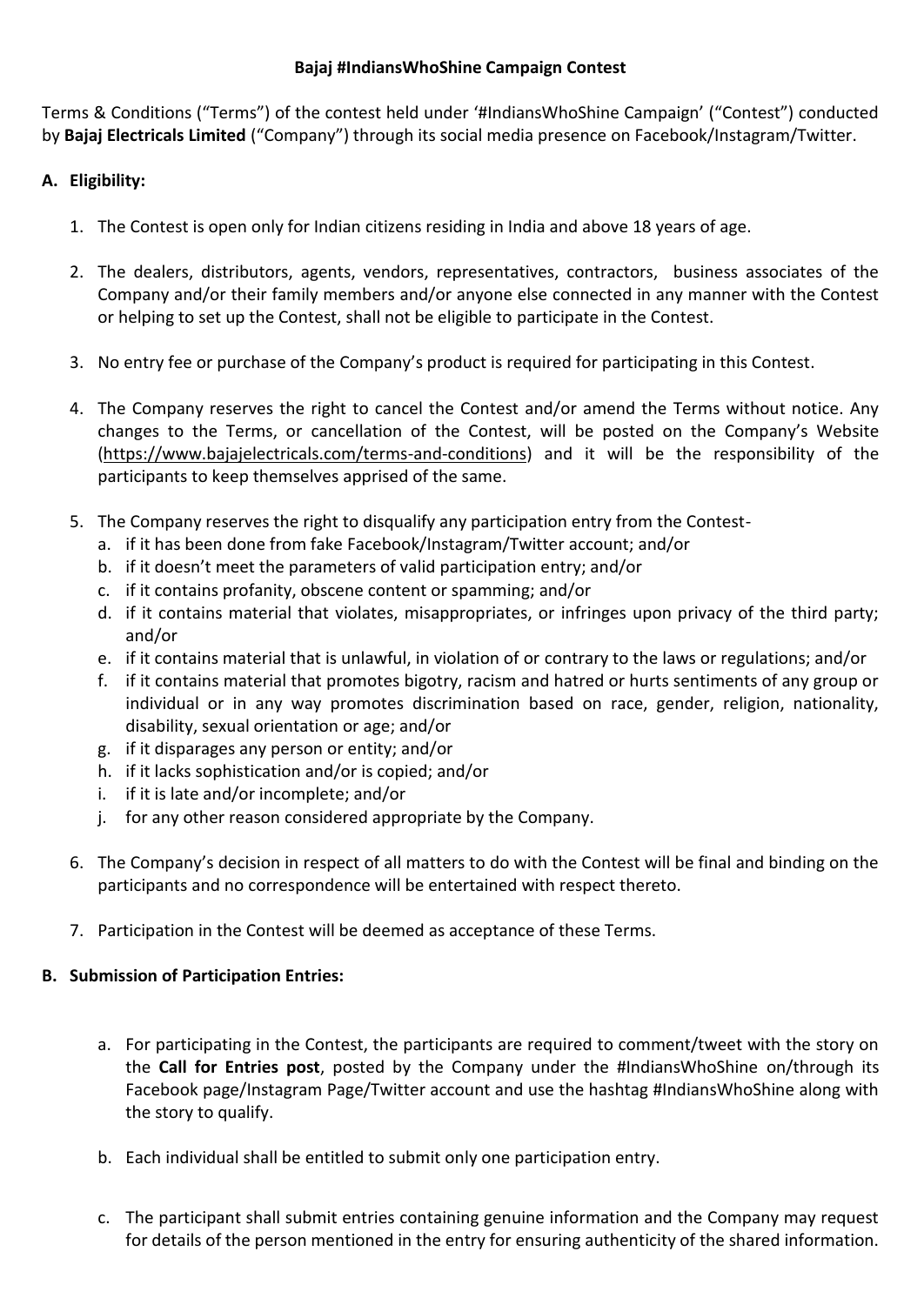- d. In the event that an entry is objected for its content by the person mentioned in the entry, the said entry shall be treated as null and void and be disqualified from the contest.
- e. The Contest shall begin on 29<sup>th</sup> November 2018 at 5:00 pm (IST) and end on 5<sup>th</sup> December 2018 at 11:59 pm (IST). No participation entries will be permitted/ accepted after the end of scheduled time.

# **C. Prizes:**

- 1. On closure of the Contest, three (3) participants giving best submission will be selected by the Company as winners, who will receive discount coupon worth Rs. 500 on purchase of Rs. 1,000 and above, redeemable on *[https://shop.bajajelectricals.com](https://www.google.com/url?sa=t&rct=j&q=&esrc=s&source=web&cd=1&cad=rja&uact=8&ved=2ahUKEwjZrKqrprPeAhVXTn0KHfJMAEYQFjAAegQIARAC&url=https%3A%2F%2Fshop.bajajelectricals.com%2F&usg=AOvVaw3NExXKWpZoYnRBX1IOkvsF)*. The selection of three (3) participants shall be done from the combined list of entries received by the Company through its Facebook page, Instagram page and Twitter account.
- 2. The said discount coupons offered as prizes will be subject to the terms and conditions attached thereto.
- 3. The winner of this Contest will be announced on/through the Company's "Facebook" page/Instagram page/Twitter account, on 4<sup>th</sup> December, 2018 and will also be notified on his/her email ID and/or phone number along with the details of the prize.
- 4. The winners will be required to provide the copies of valid proof of identification, proof of address and such other details as per communication sent by the Company. In the event of discrepancy in the said documents, such winners will be disqualified and will become ineligible to claim the prize.
- 5. If the winner fails to redeem the prize within its validity period mentioned therewith, it will lapse, without any obligation on the Company to renew/ reissue the same.
- 6. The prizes are non-transferable and no cash alternate to the prizes will be offered.
- 7. The Company reserves the right to substitute any prize with another without giving notice.

# **D. Intellectual Property Rights:**

- 1. The participant must be the sole owner of the intellectual property rights in the participating entries.
- 2. The participant shall retain ownership rights in the participation entry. However, by participating in the Contest, the participant agrees and grants the Company (and any third party authorised by the Company) the right to edit, adapt, use, reproduce, publish, display, transmit, copy, amend, store and broadcast in any media now known or hereafter discovered (including but not limited to the World Wide Web), the participant's name, photograph, entry (images/ narratives) and likeness, without limitation, for any advertising promotional purposes or otherwise, without any compensation to the participant and/or his/her successors and assigns. Participation in this Contest would constitute Participant's irrevocable assignment and transfer to the Company of the foregoing rights.
- 3. No person shall be entitled to use the Company's logo, brand name, word mark or trademarks to promote any products and/or for any reason whatsoever on Facebook platform/Instagram/Twitter and/or any other platform, without the prior written permission from the Company.